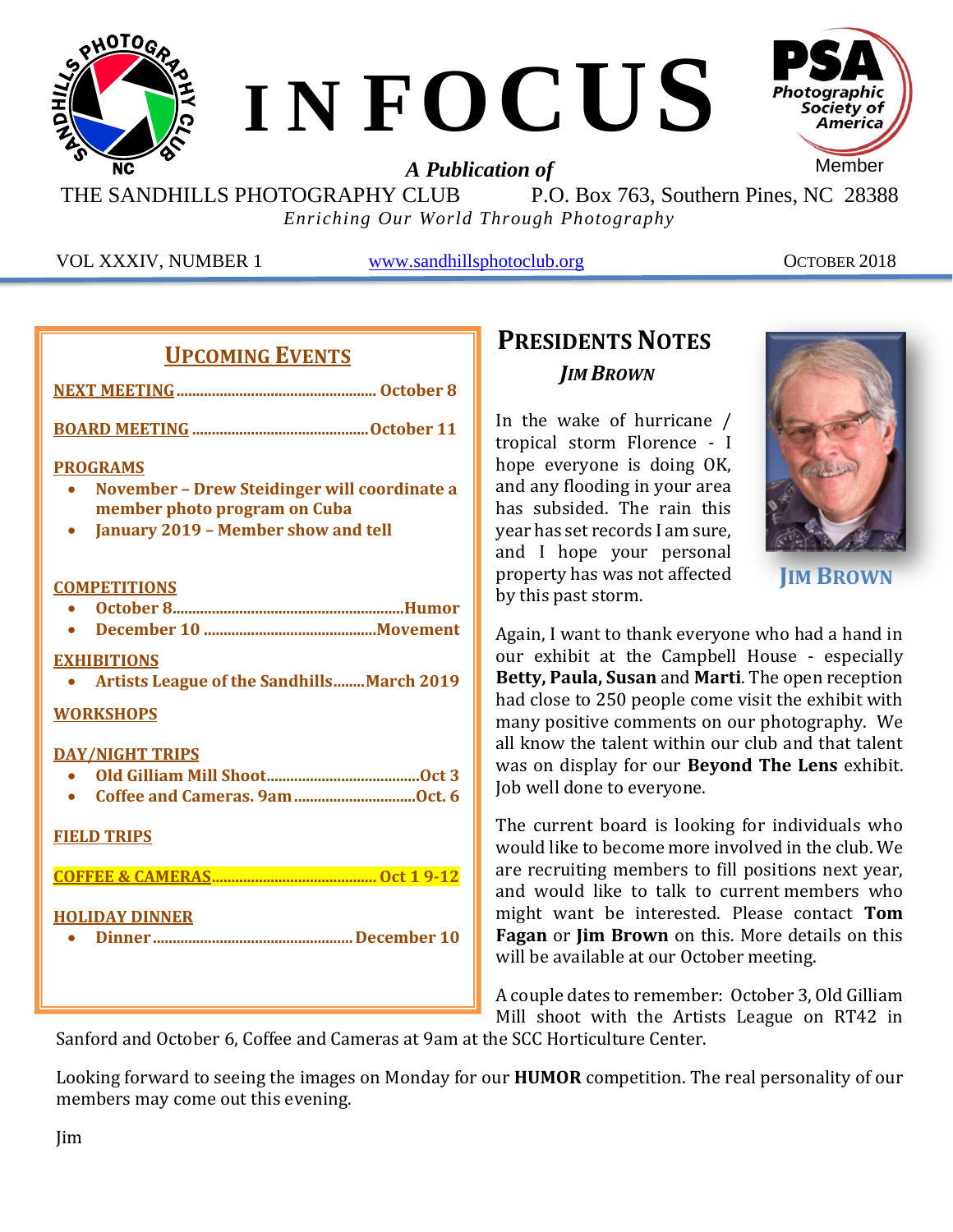## **TREASURER'S REPORT** *– Bonny Henderson, Treasurer*

AUGUST 2018

### **Checking Account**

### **Savings Account**

### **TOTAL FUNDS**



**BONNY HENDERSO** 

## **MEMBERSHIPNEWS,** *Judy Nappi:*

The club's membership stands at:

63 individual memberships

- 24 family memberships
- 1 student membership
- 2 honorary memberships **JUDY NAPPI**



**It has been suggested that we should add the brand and model of camera that members have to the roster that we periodically send out. That way people would have others to turn to if they have questions about their camera.** 

**Members could send the info to [membership@sandhillsphotoclub.org,](mailto:membership@sandhillsphotoclub.org) please do NOT hit REPLY to the email with the newsletter. Start a NEW email to membership. Thanks!!!!**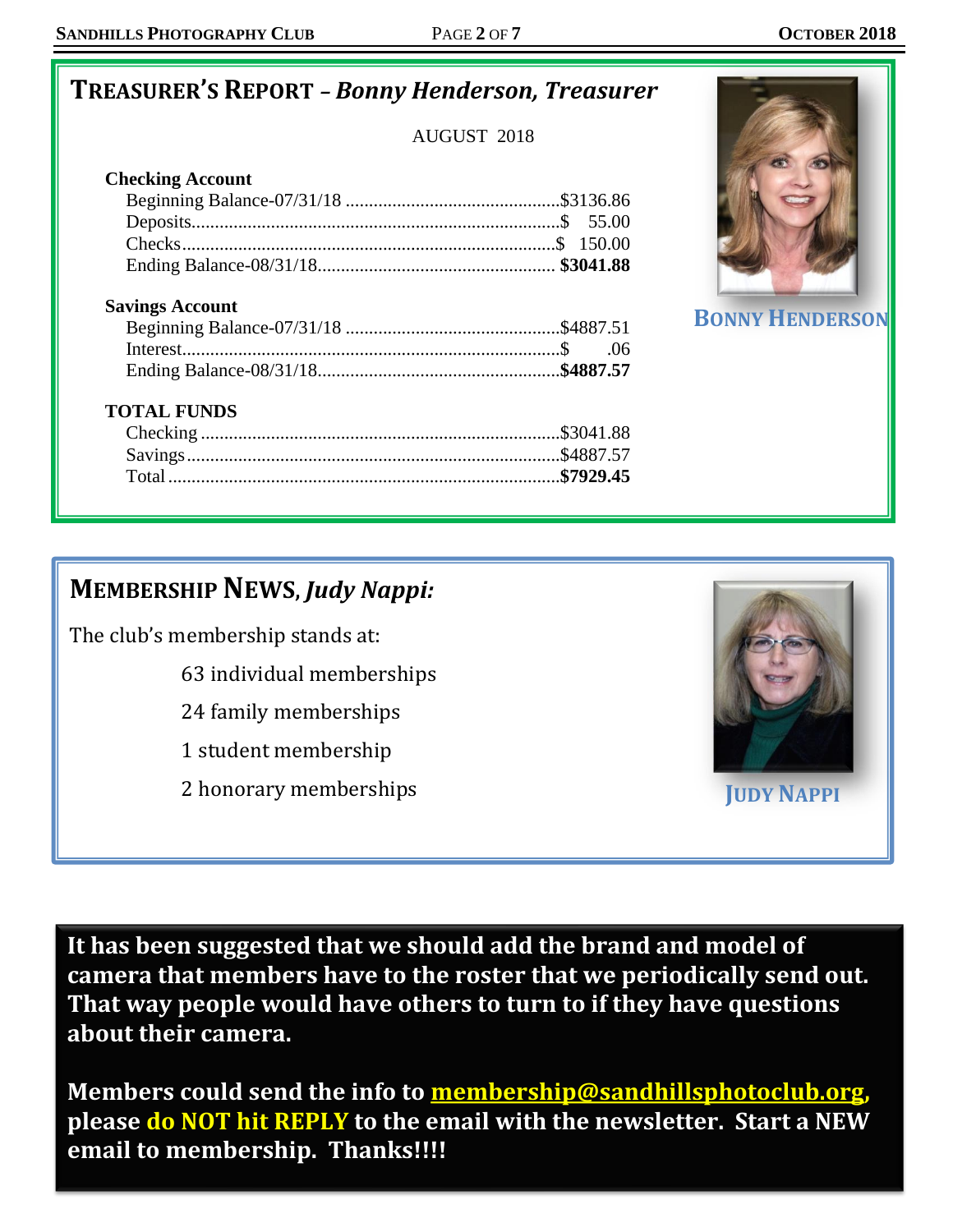**COMPETITIONS,** *Gisela Danielson, Lana Rebert, Dennis Snipes*





 **Gisela Danielson Lana, Rebert Dennis Snipes**

#### **COMPETITION COMMITTEE - GISELA DANIELSON, LANA REBERT & DENNIS SNIPES**

Humor Competition which should be an amusing event as quite a number of you have imaginative minds. You will see what we mean. Be there! The judge is David Sulwer from Charlotte, who seems the perfect judge for Humor. Check out his website: www.sulwer.com



David is the main director at David Sulwer Photography. Along with making great pictures, enjoying great food (which he enjoys preparing himself) David loves a good laugh. He is a husband and a father to two beautiful little girls. David makes a point to get to know each of his clients whether they are bringing him products to photograph or being photographed themselves. He enjoys a good story and loves a good joke. Aside from taking pictures David, or Dave as most of his friends know him, likes to spend time outdoors, hiking, camping and of course grilling. His love of food pushed him to produce his own line of seasonings. You should ask him about them if you enjoy eating things that taste good! David is always up for grabbing a beer or a quick bite, if you are interested in hiring a professional photographer, offer to buy him a beer and he'll answer as many questions as he can. (The middle photo is his self-portrait.)

The next competition is December 10<sup>th</sup> and the topic is **Movement.** 

Image should show speed or the lack thereof. You should get a sense of fast or slow movement when looking at the image. Digital: Standard/Minimal post processing for Classes A & B. Unrestricted processing for Class C. Three-year time limit, 1 or 2 images to be submitted to SmugMug. SmugMug open to receive entries, 4:00pm Saturday November 10<sup>th</sup> until 4:00pm, Saturday, November 17<sup>th</sup>. Judging will be done by the club members, and the winners will be announced at the Christmas Dinner meeting. The details on judging will be given later.





Last but not least, don't forget to send us your Back to the Front Photos at Competitions@sandhillsphotoclub.org. If you have questions or suggestions, email us to the same address or see us at a meeting.

Respectfully submitted by Gisela Danielson, Lana Rebert & Dennis Snipes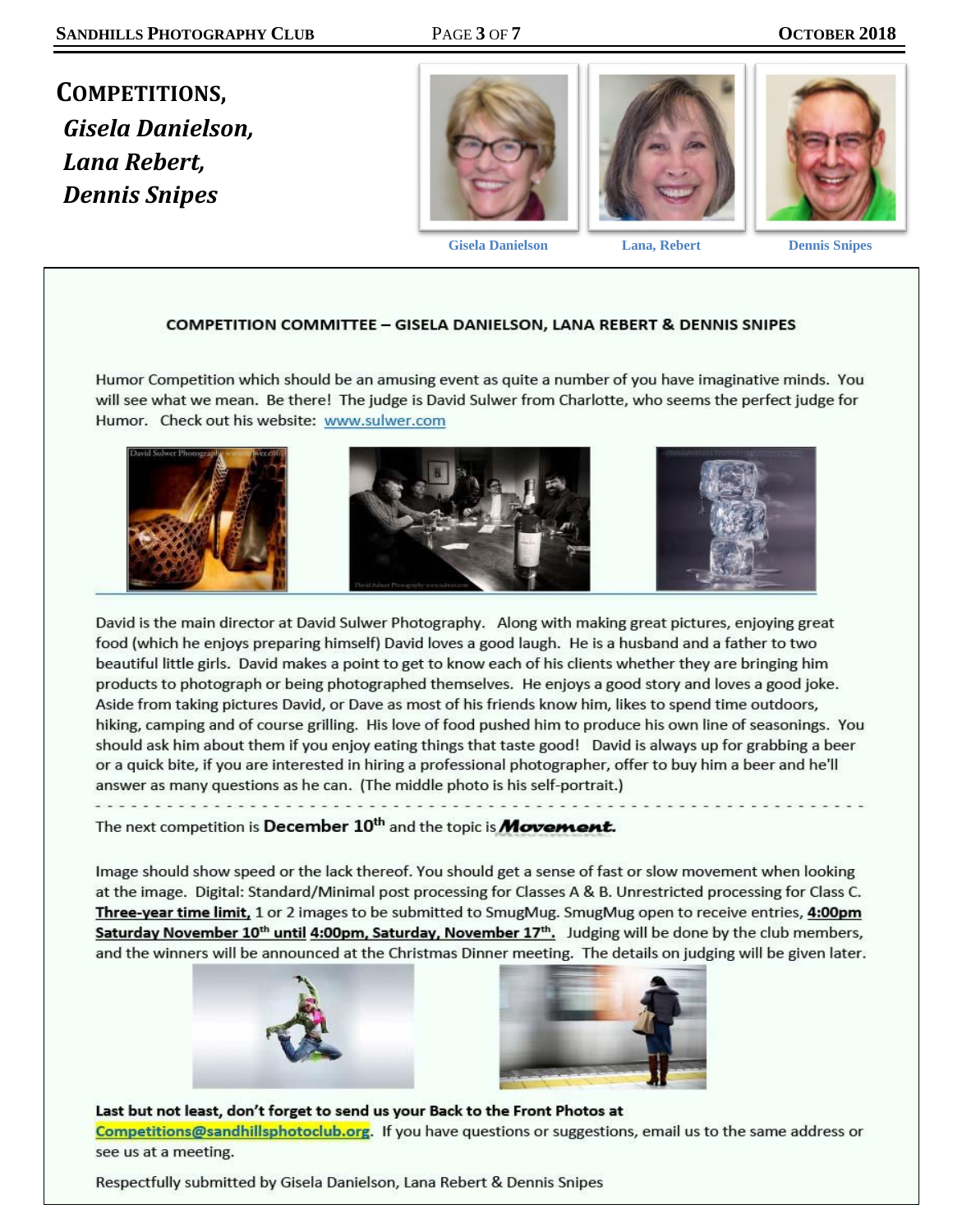## **FALL FIELD TRIP TO GREENVILLE, SC -** *Marilyn and Joe Owen*

Last call for the SPC Fall Field Trip! This field trip to shoot color, waterfalls, bridges, streets, and other found objects will be Sunday, October 28 through Wednesday, October 31, centered at the Hampton Inn in Travelers Rest, SC. The room rate is \$104 per night, with current taxes at 12.23%. *September 28* is the deadline to get this rate. We only have a few rooms in the block remaining, but if you run into any problems, please let Marilyn know and she will work with the hotel to accommodate your needs.

To make your reservation, please call the hotel directly at (864) 834-5550 and mention Sandhills Photo Club for the rate. Then, please email Marilyn at [mlowen24@mac.com](mailto:mlowen24@mac.com) to let her know you have a reservation.

Packets with information: Joe and Marilyn will not be at the October meeting, so if you did not pick up your packet at the September meeting, please call or email Marilyn (910-235- 0520, mlowen24@mac.com) to make arrangements to get it. We can bring them to the outing on October 3 at Ole Gilliam Mill and to the Coffee and Cameras meeting on October 6.

## **EXHIBITIONS –** *Susan Capstick & Marti Derleth*

Campbell House Exhibit:

The opening reception was very well attended..over 225 guests came to see the photographs that Friday evening. There were four images sold. Congratulations Jim Brown, Jim Davis, John German and Grace Hill. Positive comments and feedback from the many attendees. We think this was the best show yet for our club. Can't wait until the next one! Betty Hendrix worked her magic hanging our 73 images. Paula Taggart organized an exceptional group of volunteers; those who brought appetizers



**SUSAN CAPSTICK MARTI DERLETH**

together with those who manned the main table ensuring there were no empty platters or bowls, and those who did double duties. Can't forget to mention the members that worked the wine table, you definitely worked that night  $\odot$  Thanks to Donna Ford for her donation of wine. Many, Many Thanks to all who participated and contributed to this successful show. Our club is very fortunate to have so many giving, talented members.

As a quick reminder the Campbell House Exhibit finishes up Friday September 28<sup>th</sup> at 5pm. Hope you have time to go and view this exceptional show before then. Monday October 1<sup>st</sup> is our pickup date between 9:00am and 4:00pm. If you are not able to pick-up your photo during that time, please make arrangements to have someone else pick them up.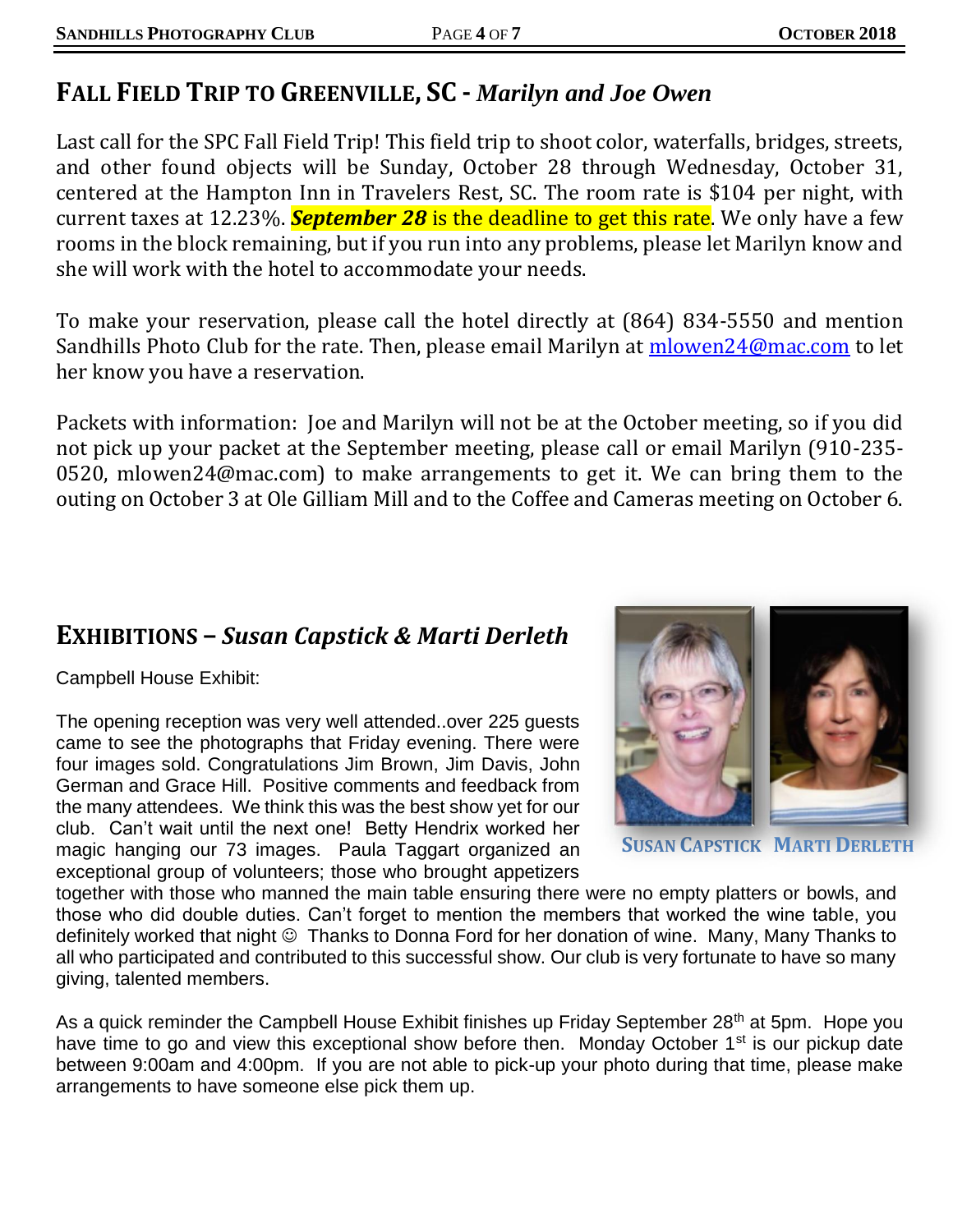

### **SANDHILLS PHOTOGRAPHY CLUB'S WEBSITE WWW.SANDHILLSPHOTOCLUB.ORG**

### **Website**

*See the home page of the club's website for galleries of the Spring Field Trip, the Africa presentation by Pat Anderson, the day trips to the Old Carthage Farm and to Ederville.* 

### **Notes**

*This month's featured gallery on the club website is for* **[John German.](https://sandhillsphotoclub.smugmug.com/Member-Galleries/John-German/Slideshow-for-Website/n-28xxL)** *Click the feature button on the home page for his gallery.* 

*Just a reminder, there are links to Adobe CC Cloud Photography Plan and to DxO's newest Nik Collection at the bottom of the home page of the website.* 

*There is now a "Subscribe Now" button on the home page to subscribe to the club's monthly newsletter. As of this month we have 28 subscriptions from non-members.*

### **Member Galleries**

*Members who would like a personal gallery should let me know at [website@sandhillsphotoclub.org](mailto:website@sandhillsphotoclub.org) , and I will send an upload link for their use. See the website "Member Galleries" page for instructions on sizing, etc. This link will continue to work but if you wish to change images, I must delete the old ones. You can upload at will. If you have lost your link, just let me know and I will resend it to you.*

*If you have a personal website, please let me know and I can provide a link on the "Member's Galleries" page for you. Please view the member's websites & galleries on this tab on the club website.* 

*Thank you, John German PS: Please email any errors that you may notice on the website. I will correct them as soon as possible.* **[website@sandhillsphotoclub.org](mailto:website@sandhillsphotoclub.org)**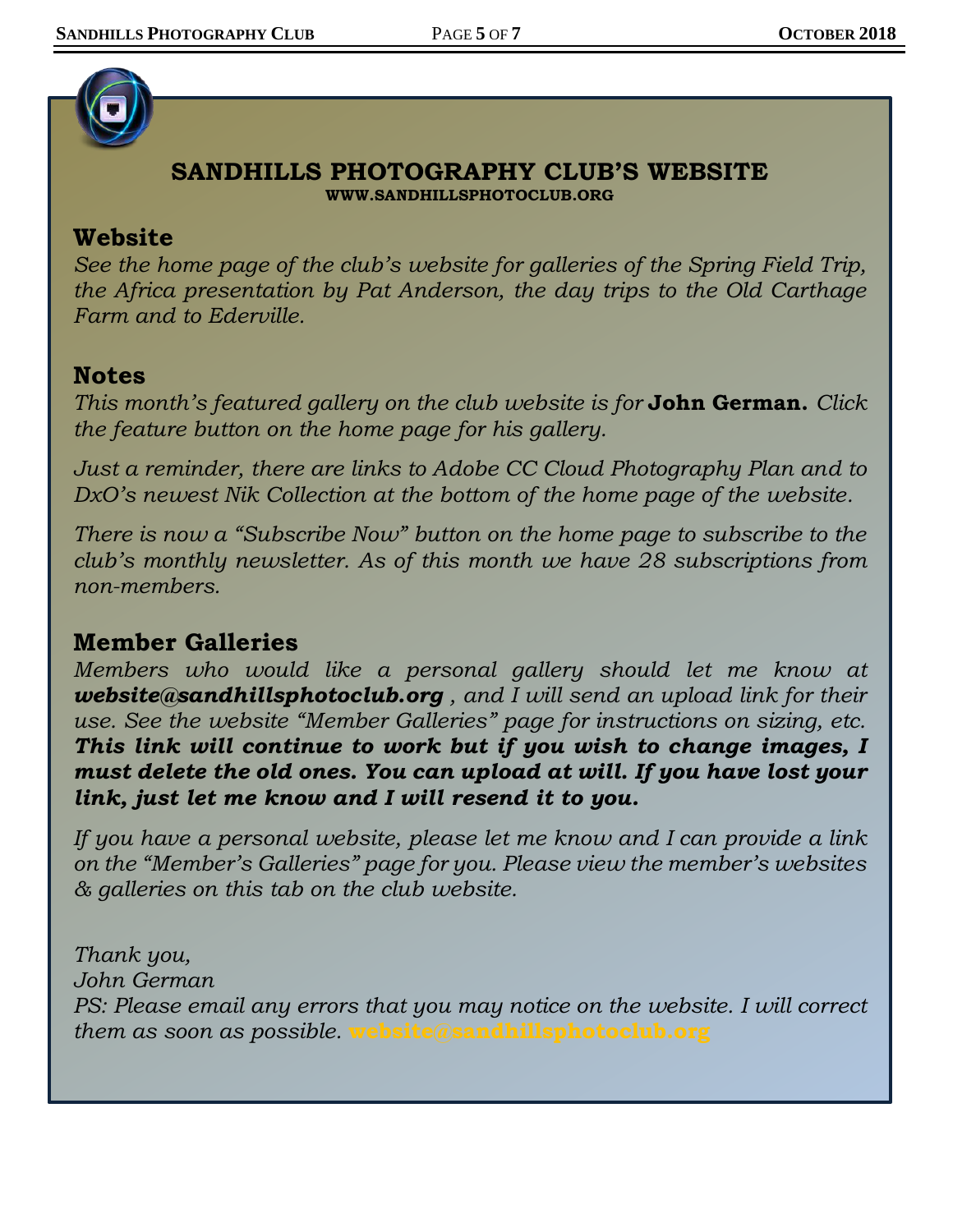

## **COFFEE & CAMERAS Let's get together and chat!**

There never seems to be enough time after the monthly meetings to get to know your fellow photographers or to ask questions about cameras or technical issues. Join us for coffee on a Saturday morning-bring your camera, meet a member, ask questions, or offer advice. This is an informal get together with no planned agenda or outline-just a mix and mingle for members to enjoy each other's company, exchange photography knowledge, and take a few pictures.

# **DATE: SATURDAY OCTOBER 6 TIME: 9:00 to 12:00 LOCATION: Sandhills Horticultural Center Questions? Jerry 919-621-6573 Bonny 804-339-5889**



## **REFRESHMENTS,** *Neva Scheve:*

We have volunteers providing refreshments for every monthly meeting for the rest of the year. Thank you so much! *Neva*

## **2018 Refreshment Schedule**

| October  | Linda Piechota       |
|----------|----------------------|
| November | Potluck              |
| December | <b>Holiday Party</b> |